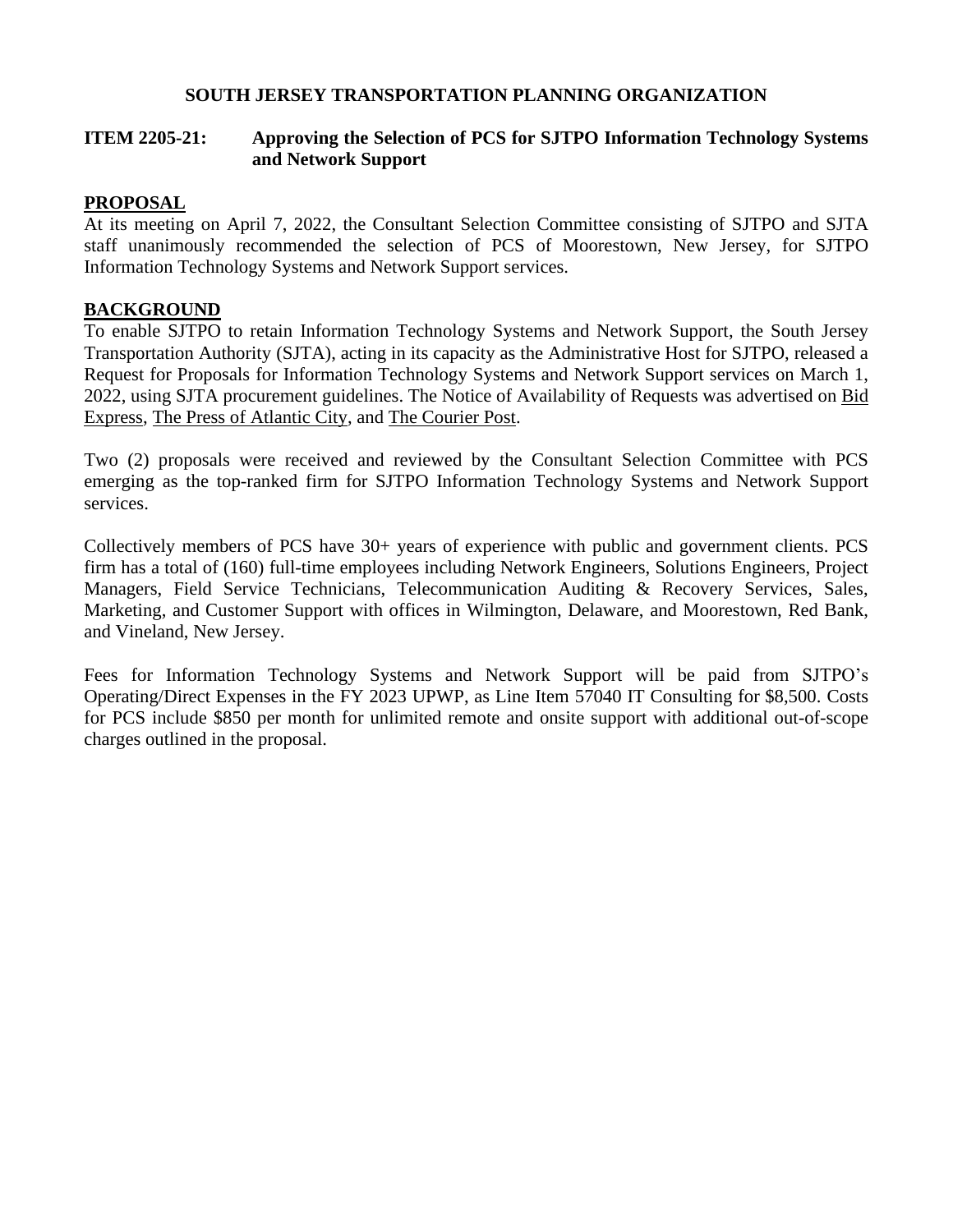## **PCS Response to the SJTA AND SJTPO Request for Proposal**

## **Information Technology Systems & Network Support for the**

## **South Jersey Transportation Planning Organization**

#### **3.0 REQUIRED COMPONENTS OF THE PROPOSAL**

Firms interested in being considered for this opportunity shall provide, in sufficient detail, information summarizing the Firm's ability and experience in providing the services identified in this request for proposal. Firms interested in replying to this RFP must submit a response limited to twelve (12) pages. Respondents will be evaluated on the following:

#### **Experience of Firm**

The SJTA and SJTPO will evaluate the firm's experience to determine whether the organization contains sufficient expertise to carry out the duties of a SJTPO IT Consultant. Proposer shall:

• Describe, in detail, the level of services available from the firm;

**PCS Response** – PCS has been providing managed IT services to government and private sector clients for twenty year. In that time, PCS has earned many awards for record-setting growth. This growth demonstrates a high level of customer satisfaction with the work product delivered to our clients.

PCS employees a staff of over 160 full-time employees including Network Engineers, Solutions Engineers, Project Managers, Field Service Technicians, telecommunications auditing and recovery services, sales and marketing and Customer Support. PCS is headquartered in Moorestown, New Jersey and maintains satellite offices in Vineland, Cumberland County, New Jersey, Red Bank, New Jersey and Wilmington, Delaware.

PCS Corporate Headquarters Network Operations 304 Harper Drive Suite 130 Moorestown, NJ 08057

Chief Executive Officer – 1 Chief Operations Officer – 1 Director of IT Services - 1 Client Chief Information Officers – 6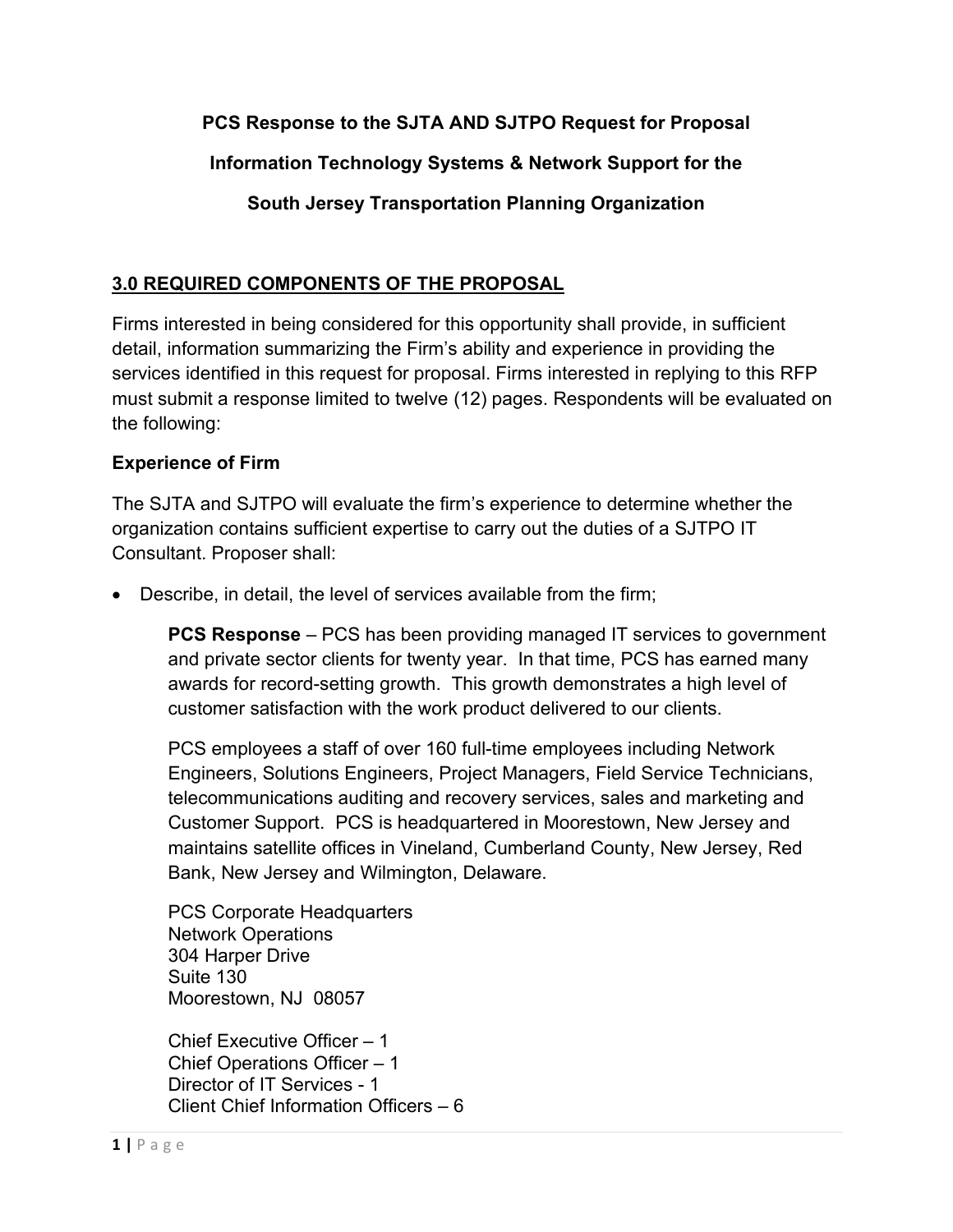Critical Incident Response Team - 7 Customer Service - 4 Network Operations Management – 4 Logistics/Procurement - 5 Network Engineers – 2 Project Team – 8 Sales Team – 2 Accounting Team - 2 Marketing/Communications – 2 Human Resources – 1 Technical Service Manager – 1 Technical Service Coordinators - 6 Network Technicians/Field Service – 80 Applications Development – 1

PCS – Vineland, NJ (includes employees assigned to Vineland Schools) 1138 E Chestnut Ave, Suite 3B Vineland, NJ. 08360 Chief Executive Officer – 1 Customer Service - 2 Network Engineers – 6 Project Manager - 4 Network Technicians – 17

PCS – Delaware 818 North Market Street Wilmington, Delaware 19801 President – 1 Technical Service Coordinators - 2 Network Engineers – 2 Project Manager - 2 Network Technicians – 7

PCS maintains weekday daily office hours of 8 a.m. to 5:30 p.m. PCS also has an On-Call staff to provide 24x7x365 emergency and weekend service on an asneeded basis.

• Provide qualifications for the firm;

**PCS Response** – PCS is highly qualified to act as IT Consultant to the SJTPO. Due to the size and diversity of the technical staff, PCS can allocate resources and expertise to the SJTPO for any potential technical requirement.

• Identify client references;

#### **PCS Response**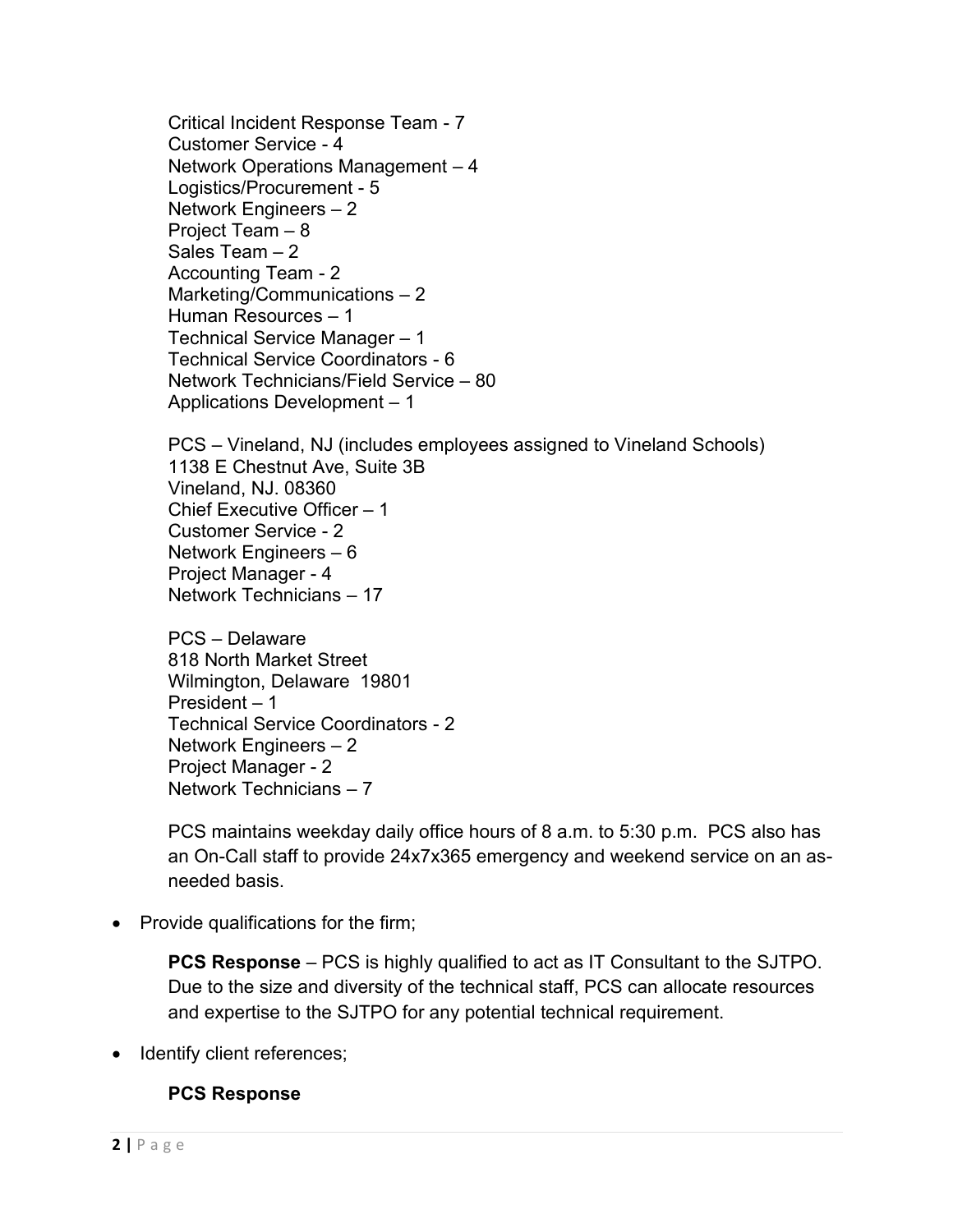## **Reference List**

We believe that we offer the best IT service in the business. We also believe it is Important for you to speak with our clients. To help in that process, below are a handful of names and numbers for you to contact to verify our claim that we are the best and that you will be more than pleased with our service.

## **Double H Plastics – David James Harp, Engineering Manager**

#### **215 674-4100**

This is a multi-site Fortune 500 manufacturing company with one plant operating 24/7. After a server failure which took down the Warminster facility we were brought to correct the issue and redesign their IT network. We now manage their complete IT infrastructure and have an onsite presence 40 a week. They have been a client since 2012.

## **Comar Plastics –Mike Ruggerri, CEO**

#### **(856) 507-5405**

An international supplier of plastic products for the pharmaceutical industry. Comar has offices in Buena, NJ and Puerto Rico. Comar has completely outsourced their entire IT infrastructure, hosting, and day to day support to PCS. Comar has been a client since 2002.

#### **Haefele Flanagan – Angela McDonough, COO**

#### **(856) 533-3046**

A CPA firm based out of Maple Shade, NJ. We have supported and maintained their 6 servers and created a plan to completely virtualize their environment. We also created a redundant server configuration to eliminate any type of downtime for tax season. They have been a client since 2010.

#### **Harriett's Energy Solutions – Bob Harriett, President**

#### **(609) 868-7699**

Harriett's has been in business since the 1920s. PCS converted their old VAC system (Vacuum tube system) to a modern day database application. PCS also installed electronic metering on their trucks and tied it into their infrastructure to reduce costs and improve efficiency. Additionally, PCS was able to review their telecommunications/ internet billings and find over a 15% savings for them. Harriett's has been a customer since 2001.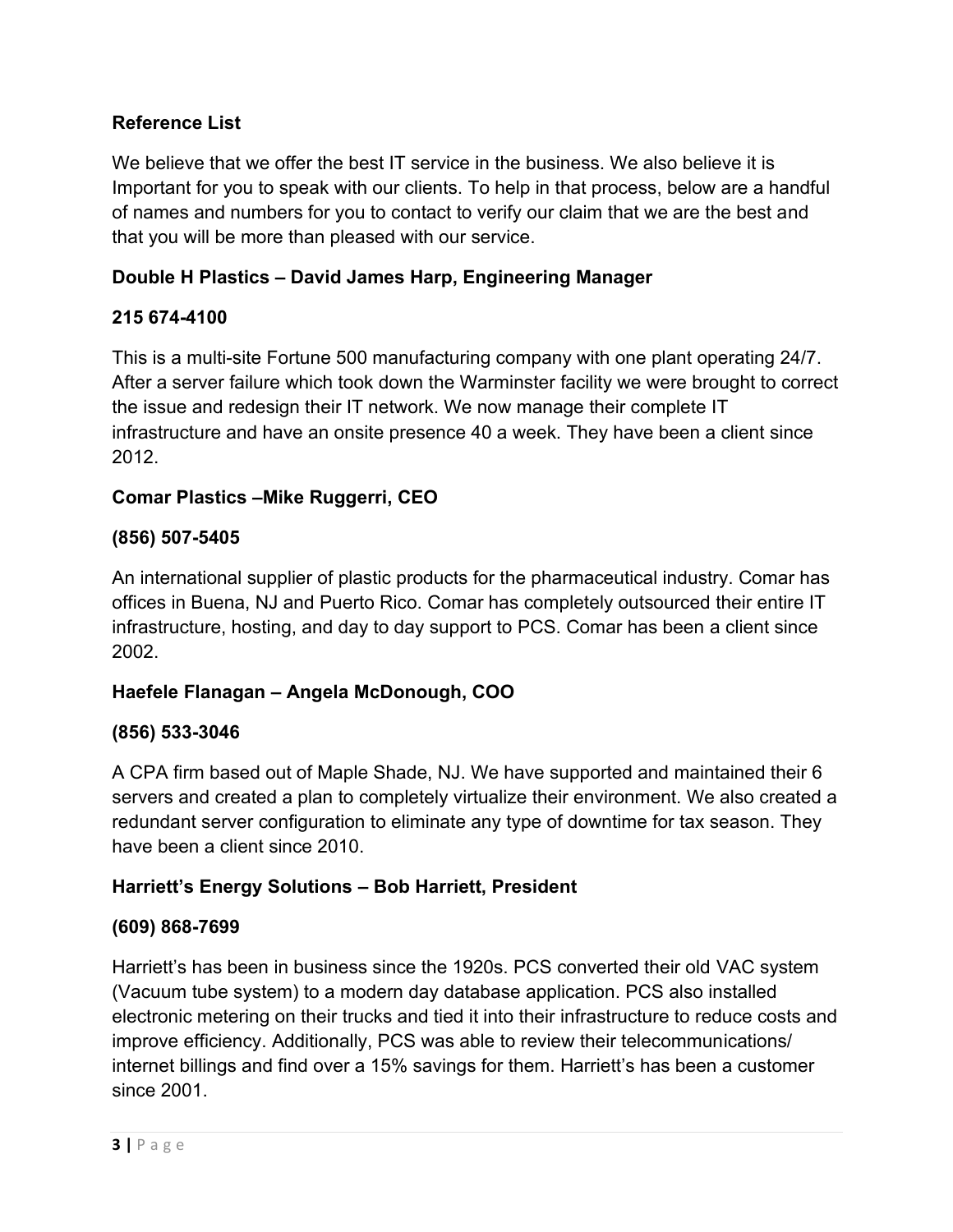## **Cumberland County Improvement Authority (CCIA) – Jerry Velazquez**

## **(856) 825-3700**

We assisted with the installation of a new phone system (Comcast hosted upgrade). We successfully migrated the email from POP3 to Microsoft Hosted 365 Exchange. We have rebuilt their domain. Resulting in a secure reliable domain. After all of the work performed, the CCIA decided that PCS would be the best fit for their organization and fully outsourced PCS for all of their technology needs. They have been a client since March of 2012.

## **DWK Life Sciences – Jeff Schempp, CEO (North America)**

## **(609) 685-7922**

PCS provides a local IT Support presence for DWK's local operations in Cumberland County. Call center help desk services are provided, as well on-site support for area DWL facilities as needed. PCS services have helped reduce the cost of having full time IT staff.

## **Durand Inc. – Rosemary Smith, VP Human Resources**

## **(856) 235-3540**

This is a multi-location organization. Durand Inc. helps individuals with Autism and Special Needs learn and grow. We brought in to modernize their network through visualization. We have become their virtual CIO. They have elected to use our 24/7 monitoring service and are on an unlimited managed service plan. They have been a client since the summer of 2014.

• Identify areas of special expertise.

## **PCS Response**

PCS has responded to the threat of cyber intrusions by adopting industry leading security procedures and products. PCS has also established a Critical Incident Response Team that responds to network intrusions and ransomware incidents across the country.

## **Key Personnel**

The SJTA AND SJTPO will evaluate whether the proposed project team contains sufficiently experienced personnel to perform the work required for an SJTPO IT Consultant. Proposer shall: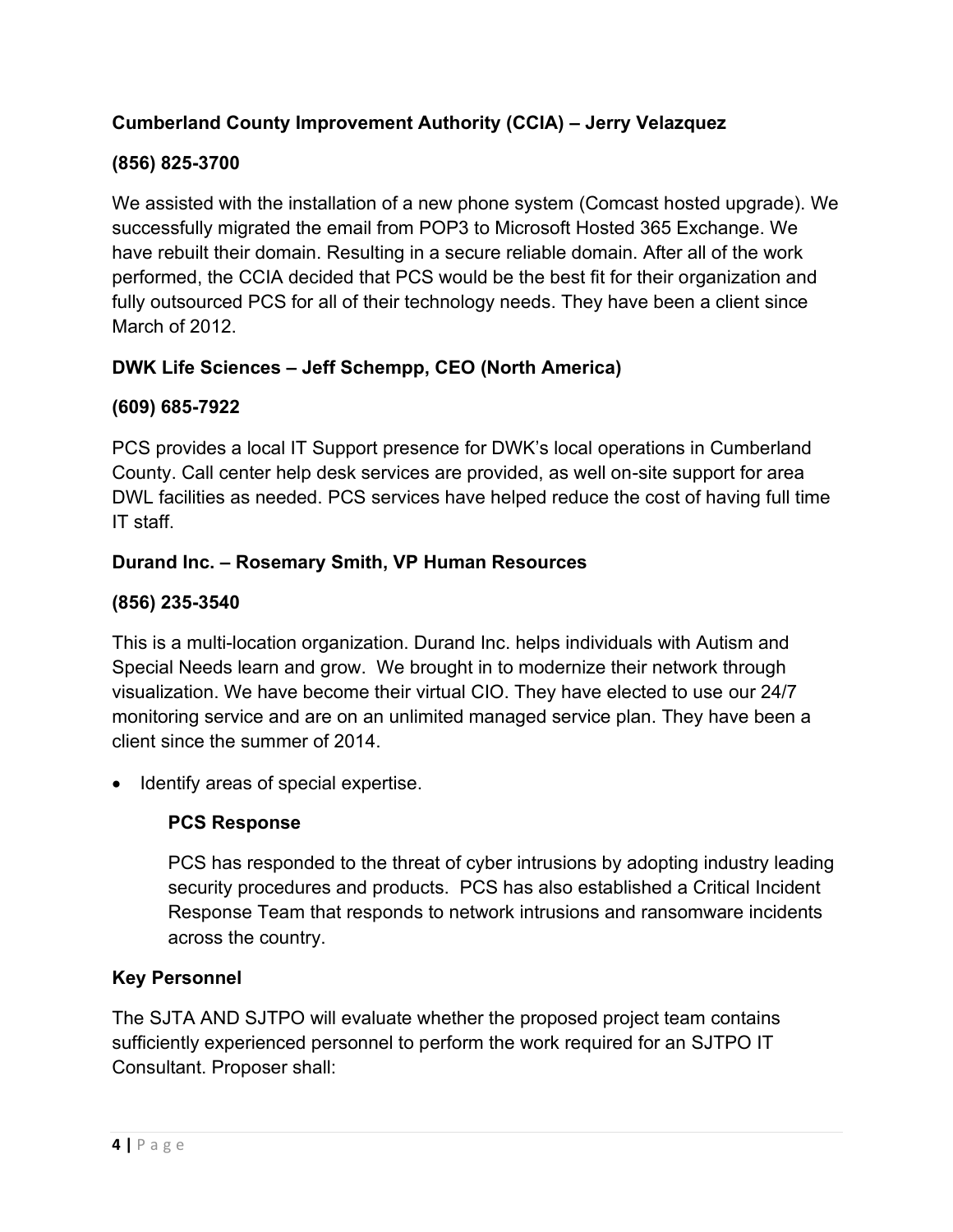• Identify key staff who would be assigned to the project and describe their role on the Project;

PCS Account Leader/Project Manager – Mark Mosley – Mark has over 20 years of experience in the IT industry and has substantial working knowledge of Unix/Linux, Novell NetWare and Mac OS. Mark will act as the team leader and key contact for the SJTA AND SJTPO support team. In additional to managing the day-to-day provisioning of service, Mark will perform strategic planning for SJTA AND SJTPO's IT and business goals.

Solutions Engineer – Richard Martin – Rich has 20 years of experience supporting IT clients including a large school district and several manufacturing facilities. Rich will be one of the first responders for the SJTPO support team.

Systems Engineer – Tim Mills – Tim has over 15 years experience managing large, complex IT infrastructures in high profile secure environments. Tim helps lead the Vineland operations for engineering projects, including server deployments and cyber security improvements for PCS clients.

Technical Services Coordinator – Vineland Office – Eric Kizner – Eric has over 10 years of IT experience, and is currently the service coordinator for the PCS Vineland office managing 15-20 staff members.

Technical Services Manager – Chris Sikking – Chris provides leadership to the engineering team and is the key contact for all issues that require escalation support. Chris has over 15 years of experience in IT engineering and management.

• Provide a one page resume for each of the key staff illustrating overall experience in their areas of expertise; and

**PCS Response** – Resumes of the key staff members are attached.

• Describe the relevant experience of these key staff and their familiarity with Information Technology Systems.

**PCS Response** – Please see above descriptions.

## **Technical Approach**

The SJTA AND SJTPO will evaluate the technical merits of the proposal based on completeness, interrelationships of work elements, identification of key issues, and understanding of the role of an Information Technology Consultant. Proposers shall: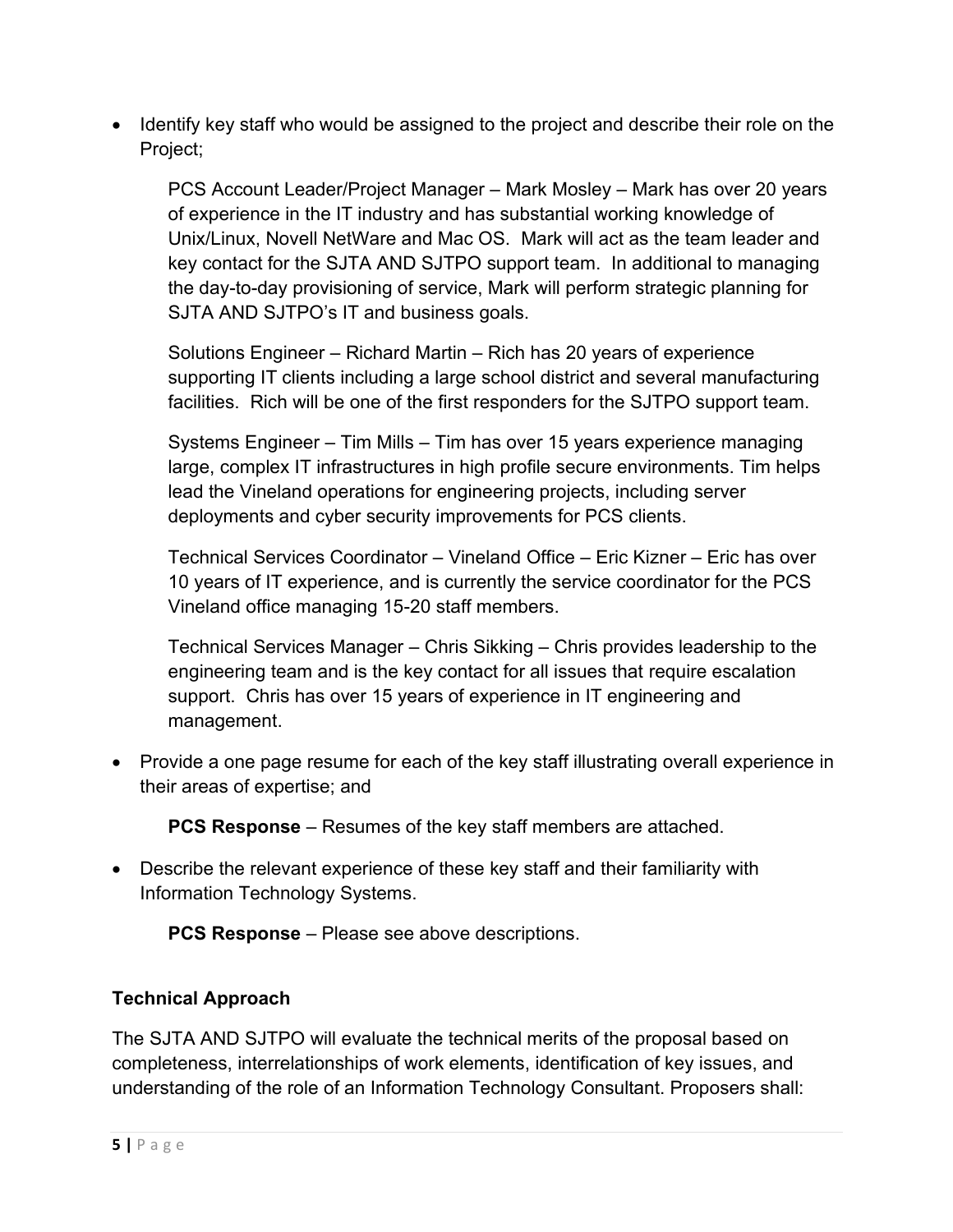PCS Response -- PCS believes in the managed service approach to providing IT services. This approach leans heavily on the philosophy of preventing IT problems before they occur. PCS implements a host of tools and procedures to eliminate uncertainty with respect to IT resource performance and budget. PCS will develop a plan of action to deploy network, server and workstation probes to provide a system of monitoring and tracking to help guide the SJTA AND SJTPO in strategic planning for IT services for all of its' business units.

lescribe, in general, how they envision the role of SJTA AND SJTPO IT Consultant;

PCS Response – The principle role of the IT Consultant is to advise the SJTA AND SJTPO on the technical matters identified in Section 2 – Scope of Services. PCS believes it will provide a fresh prospective to the SJTA AND SJTPO as a result of the varied and diverse experience of our IT staff. This fresh prospective has allowed PCS to win business from other providers by exposing "blind spots" that inevitably develop when an organization has employed the same consultant for a number of years. In fact, we have encountered fatal security flaws, failing backups and dysfunctional networks and systems that were detrimental to the client's business functions. The services identified in the Scope of Services are repeated here with comments:

- Assist SJTA AND SJTPO technical staff in resolving routine problems with the Information Technology Infrastructure – PCS will endeavor to sufficiently document and track routine problems to identify patterns and chronic issues and provide solutions to prevent those issues going forward.
- Assist in migrating current SJTA AND SJTPO Servers to Virtualized Environment – PCS will conduct an initial inventory during the 4-week ramp up to prioritize this project based on factors such as condition of physical servers, mission critical systems, cost/benefit analysis and budget.
- Assist SJTA AND SJTPO staff with SJTA AND SJTPO Network Modifications and Additions – PCS will evaluate the network and traffic during the 4-week ramp up to develop an understanding of the networks strengths and limitations based upon business needs.
- Assist SJTA AND SJTPO staff and work with other SJTA AND SJTPO Information Technology Vendors on Information Technology Projects –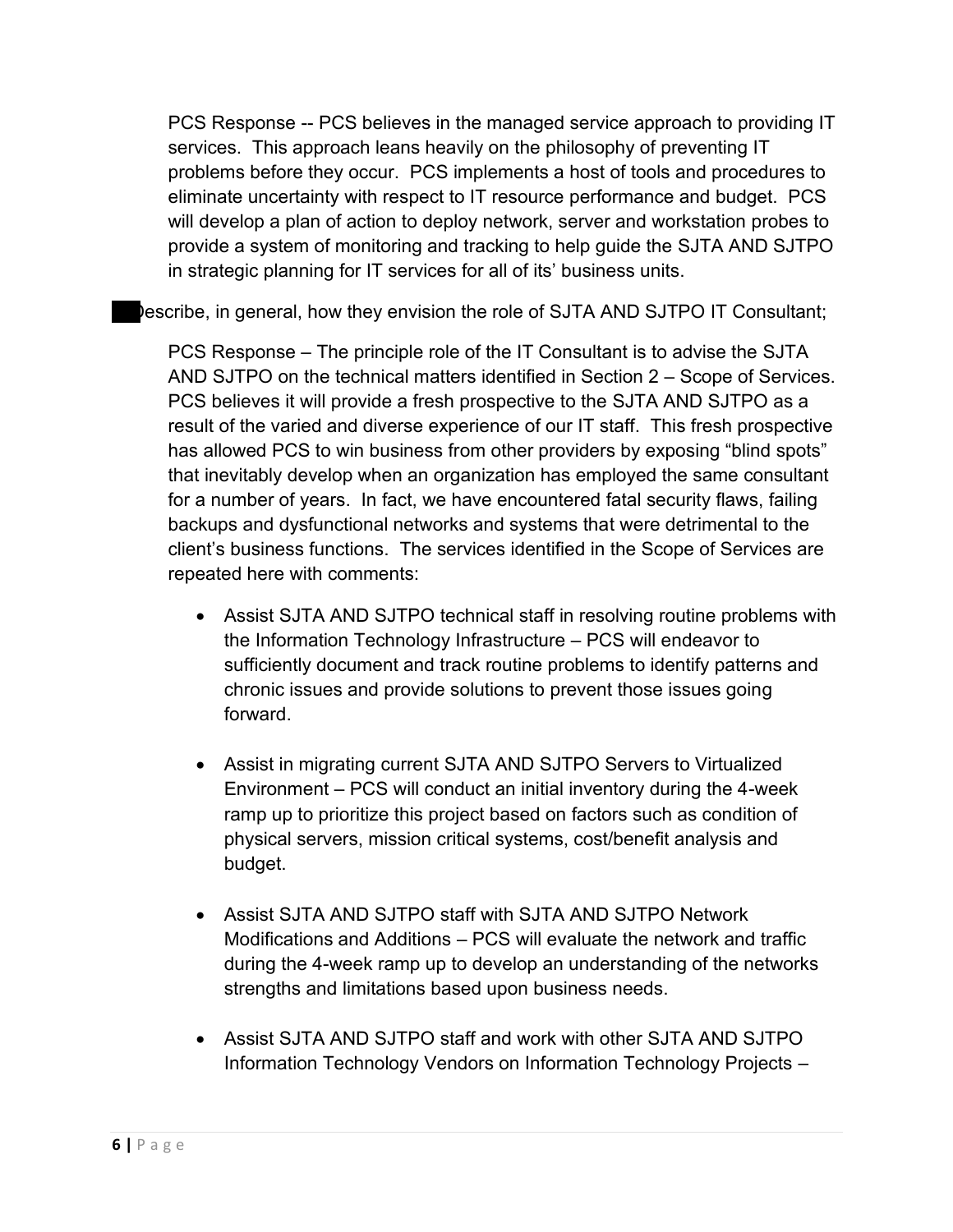PCS will assist the SJTA AND SJTPO with Vendor Management and work cooperatively with other IT Vendors as needed on projects.

- Advising SJTA AND SJTPO on potential upgrades to keep the system current with state-of-the art technology – PCS will evaluate all installed servers, desktops, switches, routers and peripherals to determine performance and expected end-of-life.
- Advise and assist authority staff with respect to IT related disaster recovery initiatives – PCS will recommend periodic disaster recovery exercises to demonstrated the effectiveness (or non-effectiveness) of current DR plans and make recommendations for improvements as needed. This process includes periodic demonstrations of installed backup systems.
- Plan, Design and Implement new Information Technology Systems as requested by the Authority – PCS will provide the SJTA AND SJTPO with the planning, design elements and implementation resources needed for the deployment of new technology.

 Demonstrate an understanding of the key issues and agencies involved in carrying out the duties of SJTA AND SJTPO IT Consultant on this project;

 PCS Response – PCS is keenly aware of the SJTA AND SJTPO's role in maintaining the primary economic engine of the South Jersey area and the State of New Jersey – Tourism and the necessary role that transportation plays in making tourism successful in the State. PCS understands it will have to liaison with IT professionals at the New Jersey State Police, the State of New Jersey, the Federal Aviation Administration, the New Jersey Turnpike and Garden State Parkway, New Jersey Department of Transportation and the Transportation Security Agency.

The SJTA AND SJTPO will benefit from PCS' staff exposure to many different approaches to delivering IT solutions to clients. PCS will provide consulting services and staff functionality to all of the subject matters identified in the Scope of Services.

Propose a project management strategy, including utilization of dedicated staff;

PCS Response – PCS will work with the SJTA AND SJTPO technical staff and key stakeholders to develop an annual plan for the SJTA AND SJTPO's Technology budget identifying priorities and problem areas. As part of the 4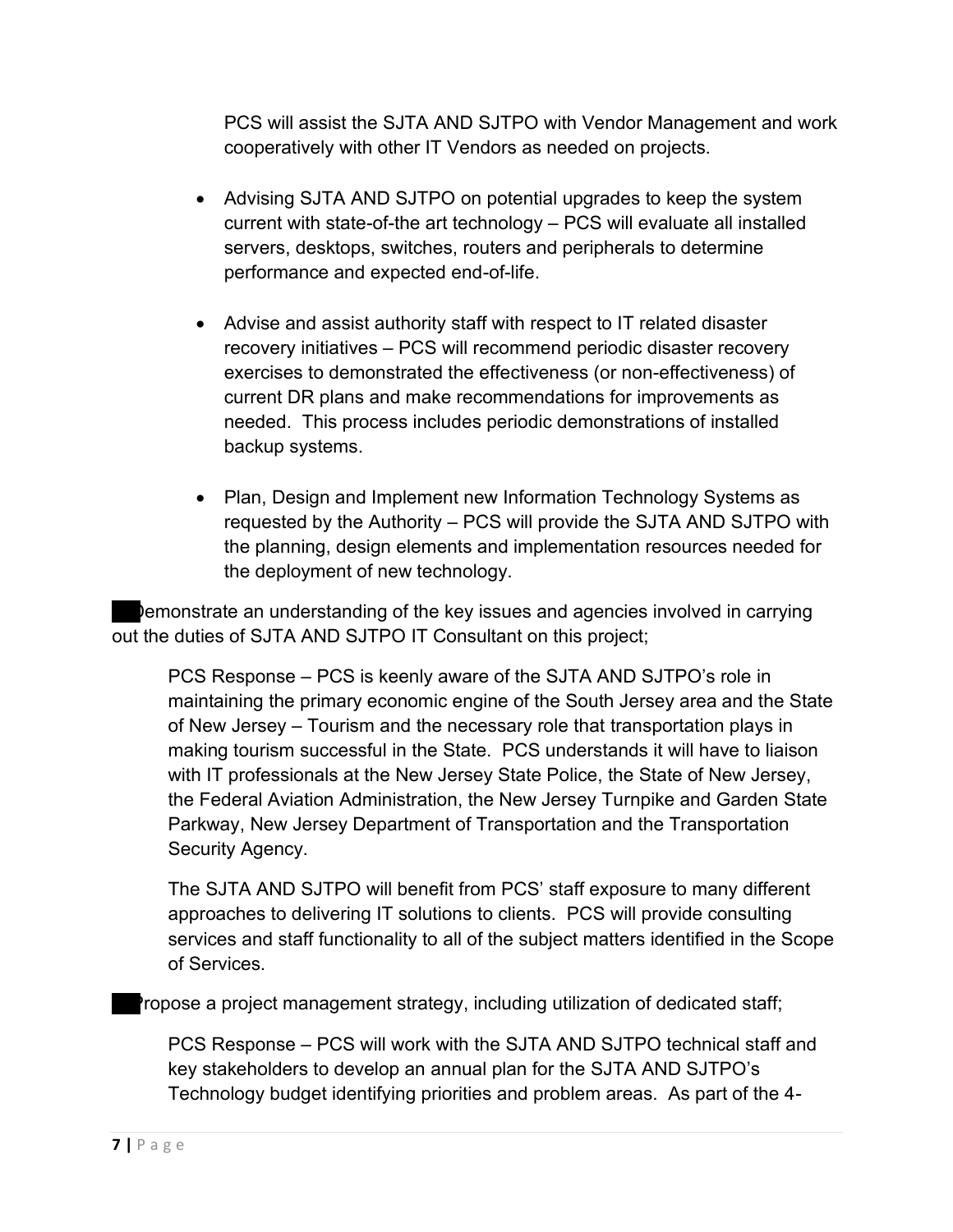week ramp up, PCS will provide training to the SJTA AND SJTPO technical staff on the use of the PCS CRM system – ConnectWise. Routine service requests will be handled via the ConnectWise ticketing system. More complex tasks will entail a complete project plan including a Scope of Work document, timelines, resources and budget. The PCS project manager will assume all or part of the project responsibilities as directed by the SJTA AND SJTPO. Performance evaluations for each project will be recommended by PCS as part of the QC/QA process.

Issue Management – PCS will endeavor to address any issues immediately with clients. The primary responsibility will rest with the PCS resource dedicated to the project and then the Project Manager.

All non-technical, service related matters will be addressed by PCS' Chief Operating Officer. These include billing, contract management and human resources.

Describe, in detail, how each technical area will be covered; and

PCS Response – PCS will assign resources based upon the expertise needed as to maximize the value of the PCS technical staff to the SJTA AND SJTPO. PCS follows the following approach to delivering managed IT services under contract.

- 1. Project identification and resource requirements
- 2. Determine the appropriate resource to staff the project in the most efficient manner based upon the complexity of the project.
- 3. Monitor and evaluate the progress of the project to determine the conformance to timelines and budget.
- 4. Provide complete documentation for the project to maximize the benefits to the SJTA AND SJTPO and the PCS staff to assist in support of the new technology going forward.
- 5. Project completion and evaluation to determine SJTA AND SJTPO's satisfaction with the project as it relates to benefits delivered versus benefits projected, timeliness and conformance to budget.

Describe the QA/QC process to be applied to this assignment.

PCS Response – PCS has invested substantially in a Customer Records Management platform known as ConnectWise. This platform provides many powerful tools to track performance against QA/QC metrics. One of the more significant and beneficial tools allows for immediate customer satisfaction surveys to provide feedback on task completion.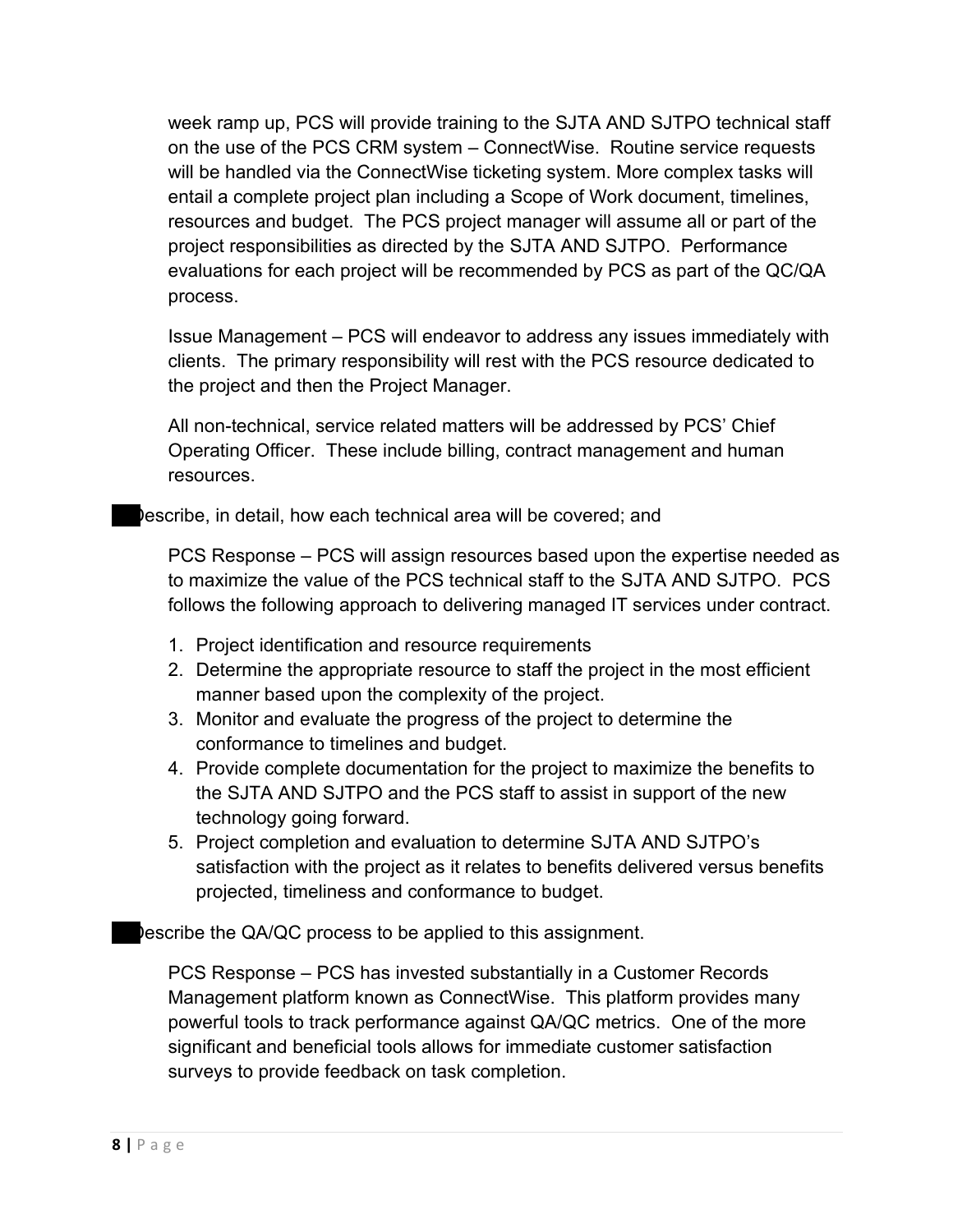#### **Fee Proposal**

Proposer shall submit a range of fees for this project that includes a listing of job titles, job descriptions and the corresponding range of rates of compensation. The loaded hourly rates for all personnel to be assigned and any markups on procured materials or other additional costs anticipated should be included in the fee proposal.

The SJTA AND SJTPO will manage the IT Consultant(s) contract(s) on a task order basis. Each discrete task order will require an individual fee estimate, and will be approved on a "not to exceed" basis.

| <b>Description</b>                                                                                                                                                                                                                                                                                                                                        | <b>Standard Business</b><br><b>Hours Rate</b> | After-<br><b>Hours/Emergency</b><br>Rate |
|-----------------------------------------------------------------------------------------------------------------------------------------------------------------------------------------------------------------------------------------------------------------------------------------------------------------------------------------------------------|-----------------------------------------------|------------------------------------------|
|                                                                                                                                                                                                                                                                                                                                                           |                                               |                                          |
| <b>Standard Support</b>                                                                                                                                                                                                                                                                                                                                   |                                               |                                          |
| Unlimited Remote and On-Site Support (business hours)                                                                                                                                                                                                                                                                                                     | \$850.00 / Month                              | Included                                 |
| <b>Project Work or Out of Scope Items</b>                                                                                                                                                                                                                                                                                                                 |                                               |                                          |
| <b>Solutions Engineer</b>                                                                                                                                                                                                                                                                                                                                 |                                               |                                          |
| The Solutions Engineer has 4+ years of industry experience<br>and possess some higher level cerifications and/or<br>professional education associated with employed<br>technologies. This individual can diagnose and resolve most<br>network issues without supervision. This individual will also<br>provide solutions design services for the project. | \$179.00/hour<br>\$268.50/hour                |                                          |
| <b>Field Support Technician</b>                                                                                                                                                                                                                                                                                                                           |                                               |                                          |
| The Field Support Technician has 3+ years of industry<br>experience. These support technicians work under the<br>direction of the Network Engineer and handle system<br>implementations, troubleshooting, network administration and<br>resolving user issues.                                                                                            | \$139.00/hour<br>\$208.50/hour                |                                          |
| <b>Project Manager</b>                                                                                                                                                                                                                                                                                                                                    |                                               |                                          |
| The Project Manager will handle project resource planning,<br>procurement assistance, timelines and project evaluations.<br>The Project Manager will have over 15 years of industry<br>experience.                                                                                                                                                        | \$159.00/hour                                 | \$238.50/hour                            |

PCS Response – The Fee Proposal is shown in the table below.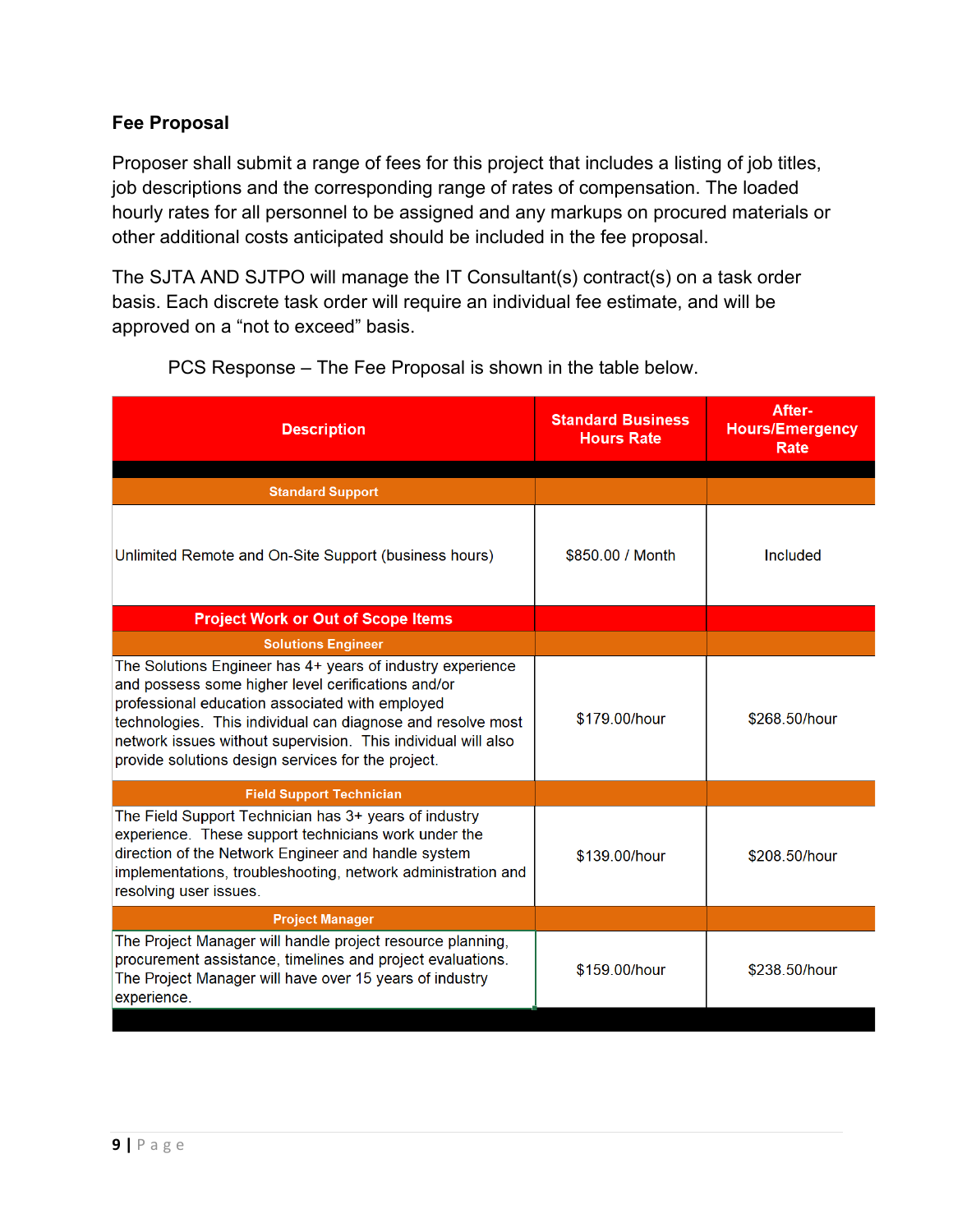# **Chris Sikking**

525 E Butler Ave ⚫ Vineland, NJ ⚫ (609) 501-6947 ⚫ csikking@helpmepcs.com

#### **Education**

- Bachelor of Science, specializing in Information Security. Microsoft Certified Technology Specialists (MCTS), Microsoft Certified Professional (MCP), Microsoft Certified Systems Administrator (MCSA), Help Desk Analyst (HAD), and IBM Lotus Notes 8 Certifications.

#### **Experience**

**PCS LLC** Vineland, NJ **Aug. 2014 – Current** 

#### **Technical Services Manager**

Manages IT support staff ensuring the delivery and optimal performance of a wide variety of IT systems. Primary technical escalation point and solutions engineer.Successfully completed deployment projects ranging from single servers to a virtual infrastructure hosting over 600 virtual desktops using VMware Horizon and over 70 virtual servers using VMware vSphere. Deployed and monitored network infrastructures from the ground up including layer 2 and layer 3 switches, multiple VLANs, VPNs and SD-WAN implementations, and hardened perimeter firewalls

#### **Independent IT Contractor** Vineland, NJ Jan. 2011 – Aug. 2014

Updated local restaurant's networking equipment, replaced unmanaged FastEthernet 10/100 switch based networks with managed gigabit switches. Deployed segmented wireless networks to provide WiFi connectivity for customers and secure communications for hand-held point of sale (POS) units. Negotiated IT contracts for local restaurants between restaurants and POS venders. Reviewed proposed hardware configurations providing recommendations to ensure future growth and compatibility with existing technologies. Ensured appropriate hardware and software acquisition resulting in an average savings over thirty percent.

**McCormick & Co., Inc.** Hunt Valley, MD Nov. 2008 – July 2010

#### **System Administrator /Desktop Technician**

Daily duties included active directory administration including user and object creation, file permissions, Dynamic Host Configuration Protocol (DHCP), and Domain Name System (DNS) configuration and maintenance. Configured and maintained Blackberry Enterprise Server including policy enforcement, user creation and deletion, configurations, and troubleshooting. Provided level 2 IBM Lotus Notes 6 & 8 Client configuration and support. Remote Desktop and Virtual Private Network (VPN) support; Juniper VPN, and RSA Secure ID Server configuration/support. Trouble shot desktop related issues including Microsoft Office, SAP user maintenance, HP OpenView, and Cloud Printing configuration/support.

**ISS Solutions Langhorne**, PA Nov. 2006 – July 2007

**Helpdesk Support Technician**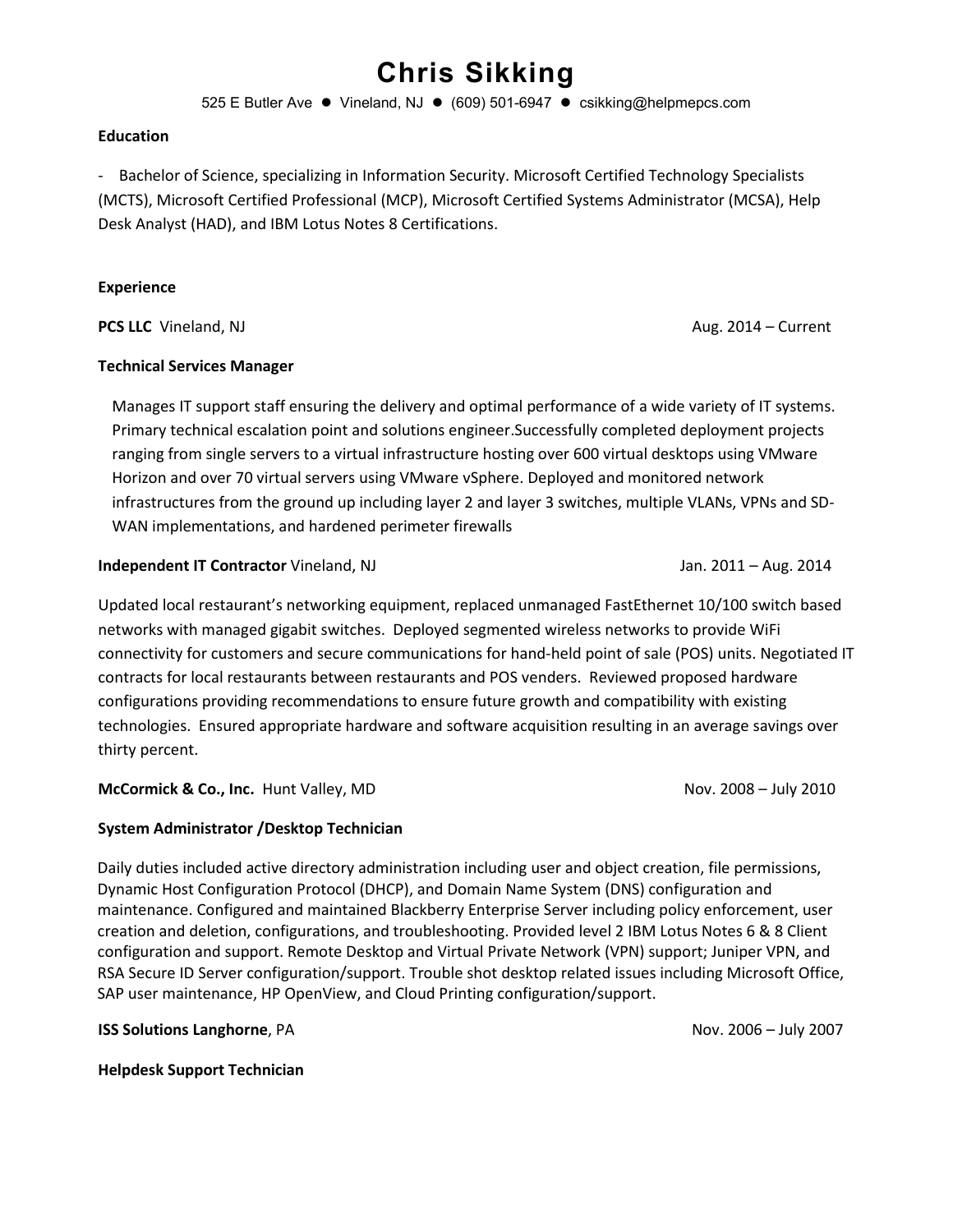# Eric Kizner

| <b>CONTACT</b>                         | 1772 Wynnewood Drive<br>Vineland, NJ                                                                                                                                                                                                                                                                                                                                                                                                                                                                                                                                                                                                                                   | <b>E-mail:</b> Eric.Kizner@gmail.com<br><b>Phone:</b> (856) 383-6041 |
|----------------------------------------|------------------------------------------------------------------------------------------------------------------------------------------------------------------------------------------------------------------------------------------------------------------------------------------------------------------------------------------------------------------------------------------------------------------------------------------------------------------------------------------------------------------------------------------------------------------------------------------------------------------------------------------------------------------------|----------------------------------------------------------------------|
| <b>TECHNICAL</b><br><b>DISCIPLINES</b> | • Operating Systems: Microsoft Windows 7, 8.1, 10, Windows Server 2008, 2012,<br>2016, Linux / Unix (Ubuntu, Gentoo, Red Hat, Mac OS X, etc.)<br>Server Roles: Active Directory, File and Print services, DHCP, DNS, IIS, Terminal<br>Services<br>• Virtualization Solutions: VMware ESXi, vSphere, Microsoft Hyper-V<br>Other: Office 365, MaaS 360, Microsoft Great Plains / NAV, QAD, IQMS, Sage,<br>Quickbooks, Dell SonicWall, Cisco Meraki, HP Aruba, VPN, 3CX, Barracuda<br>Backup and E-mail Security, GoToAssist, Kaseya, Connectwise, IBM AS/400                                                                                                             |                                                                      |
| <b>WORK</b><br><b>EXPERIENCE</b>       | <b>PCS</b>                                                                                                                                                                                                                                                                                                                                                                                                                                                                                                                                                                                                                                                             | November 2018 - Present                                              |
|                                        | Technical Services Coordinator (Managerial)<br>Responsible for managing a team of IT Consultants.<br>$\bullet$<br>• Assist Team Members with higher level escalation issues.<br>Lead in IT projects and migrations.<br>$\bullet$<br>Perform scheduling for issues requiring on-site support.<br>Responsible for Quoting and Procurement.<br>• Works closely with upper management to ensure the business goals of the team are<br>met.                                                                                                                                                                                                                                 |                                                                      |
|                                        | <b>PCS</b>                                                                                                                                                                                                                                                                                                                                                                                                                                                                                                                                                                                                                                                             | April 2017 – November 2018                                           |
|                                        | IT Consultant (Managed Service Provider)<br>• Provided application and infrastructure support to over seventy clients in a<br>managed services environment.<br>• Installed, maintained, and migrated workstations and servers for clients.<br>Assisted clients with both remote and on-site support.<br>• Worked closely with a team to ensure that tasks are prioritized and completed in a<br>professional and timely manner.                                                                                                                                                                                                                                        |                                                                      |
|                                        | <b>Education Dynamics</b><br>Desktop & Network Support Specialist                                                                                                                                                                                                                                                                                                                                                                                                                                                                                                                                                                                                      | $2012 - 2013$                                                        |
|                                        | • Managed the company's Active Directory database as well as several servers<br>responsible for local file sharing, system services configuration manager, smtp, and<br>more.<br>Successfully migrated the majority of the site's local servers to a Hyper-V solution.<br>$\bullet$<br>• Assisted with the company's transition from a rented Microsoft Exchange solution<br>to a internally hosted solution.<br>Interfaced with co-workers and management to ensure that the site's desktop and<br>networking operations ran smoothly.<br>• Responsible for maintaining and managing the sites network infrastructure on both<br>the hardware and the software level. |                                                                      |
| <b>EDUCATION</b>                       | Master of Business Administration<br>LaSalle University                                                                                                                                                                                                                                                                                                                                                                                                                                                                                                                                                                                                                | $2019 - 2021$                                                        |

National Honor's Society Member

## Bachelor of Arts - Political Science 2006 — 2011 Temple University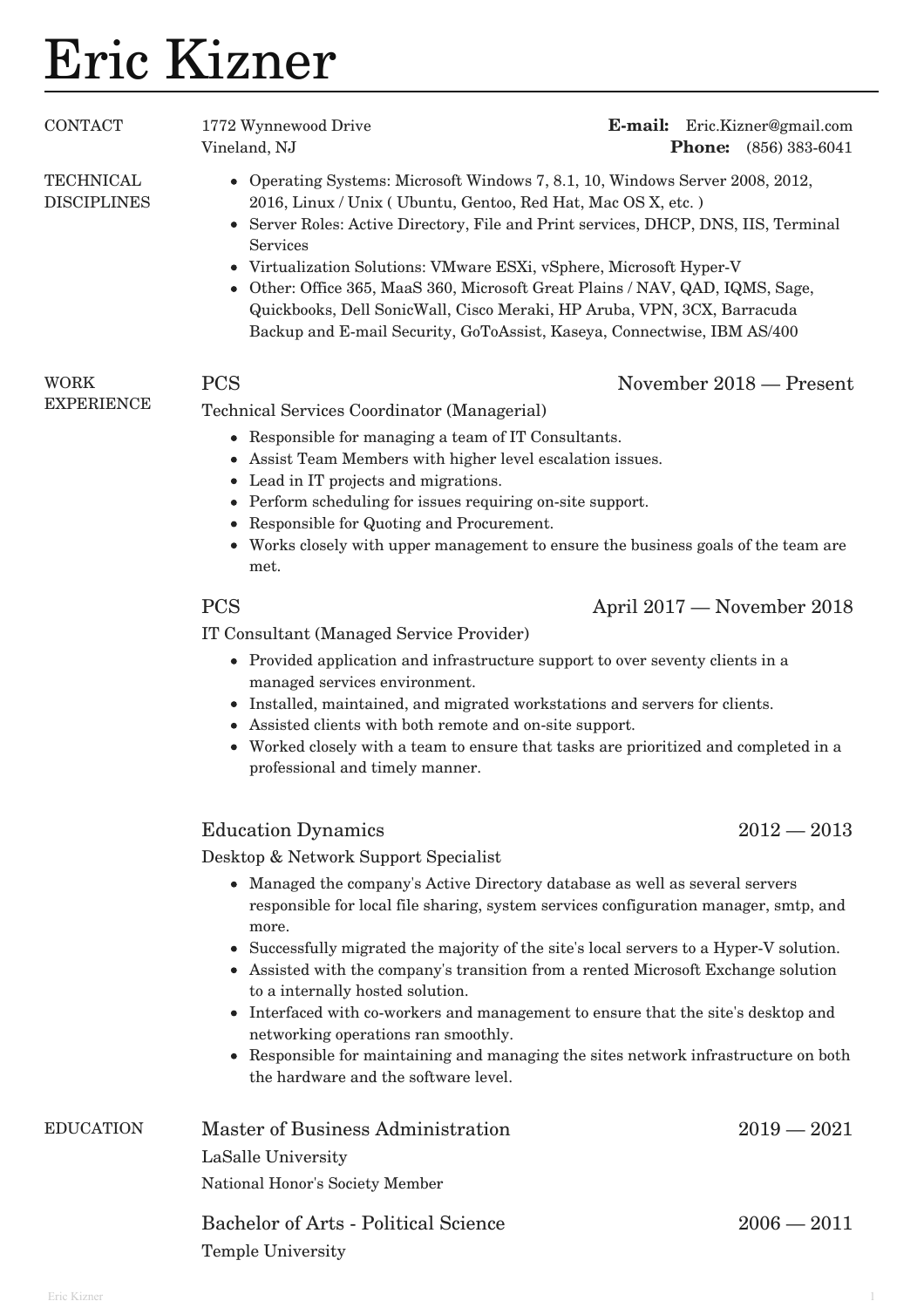# **Mark Mosley**

807 Chelsea Glenn Rd ⚫ Clarksboro, NJ ⚫ (609) 352-4137 ⚫ mmosley@helpmepcs.com

#### **Education**

**Capella University – August 2011**  B.S. in Information Technology ⚫ GPA: 3.9/4.0

**Computer Learning Center – June 1999**  Network Engineering and Management ● GPA: 4.0/4.0 Summa Cum Laude award recipient (highest honors)

#### **IT Experience**

#### *PCS, LLC, Vineland, NJ.*

*President, Cumberland Region (Feb 2009 / Present)* 

- Responsible for all operations for PCS branch office in Vineland, NJ including management and staffing of a technician workforce of 30 employees.
- Account Manager for major customer accounts in Southern New Jersey counties. Responsible for customer satisfaction and new client development.
- Perform customer IT infrastructure analysis, consulting, and provided project management.
- Work directly with customers to reduce IT overhead costs by an average of 25% by implementing cost savings solution, outsourced Help Desk, and Virtual CIO services.
- Provide second level support for technicians working in the field.
- Primary consultant for supporting Manufacturing customers with ERP systems and Red Hat Linux servers.

#### *Comar, Inc. Buena, NJ.*

*Manager of Information Technology (Feb 2003 / Feb 2009)* 

- Management of the daily operations of the entire Information Technology department including the help desk, MFG\PRO ERP system, computer equipment purchasing, and budget planning.
- Interface between departments and consultants to implement customizations to the MFG\PRO ERP system to improve business processes.
- Project management of all I.T. related projects, including ERP upgrades, network planning and design, server and desktop system upgrades.
- Management of help desk technicians, MFG\PRO programmers, and consultants.
- Implemented Help Desk system for tracking assets, work orders, and remote support.
- Earned "President's Award" in 2004 as recognition for significant improvements and accomplishments in the I.T. department.

#### *Computer Sciences Corporation, Inc. Marlton, NJ.*

*Senior Network Administrator (Jan. 2001 / Feb. 2003)* 

- Implemented and administered over 100 Cisco 3030 VPN devices at military sites for a distributed UNIX database used by all branches of the U.S. Military.
- Worked directly with military staff troubleshooting wide area network connectivity problems, including site firewalls and routers.
- Maintained network security by administering four Cisco Pix Firewalls, Intrusion Detection System, and performed internal network vulnerability assessments. Managed and monitored the local Ethernet network, including several Cisco routers and switches.
- Primary escalation contact for the System Administration group with Windows Server issues.

Consulted from 1998 – 2001 for companies such as American Express and General Electric. Computer instructor for Computer Learning Center, Inc. 2000 - 2001

• ndows environment.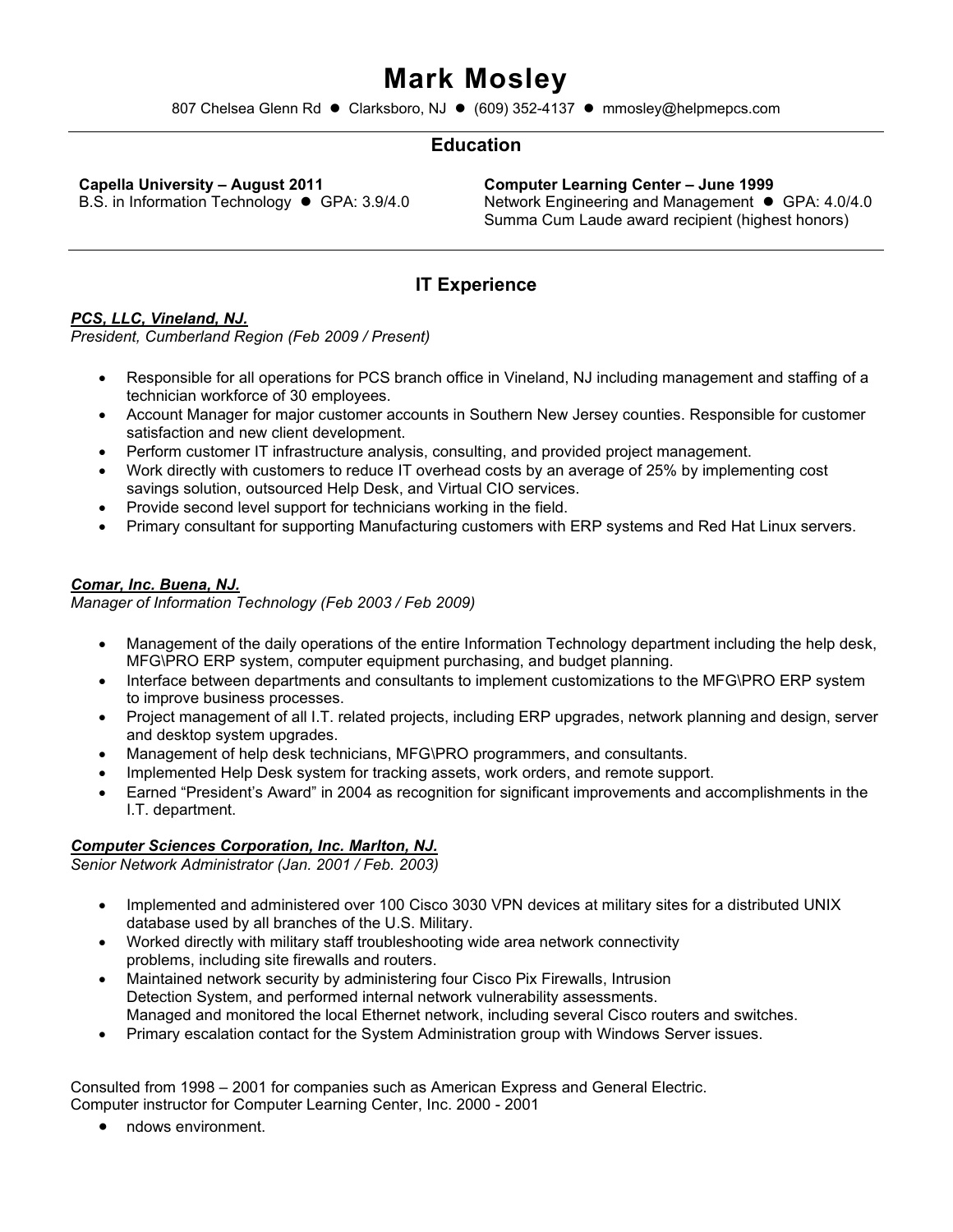# Tim Mills

Mantua, NJ

856-285-4593 • tmills9105@gmail.com • linkedin.com/in/tmills9105/

## IT Systems Engineer

Top-performing IT professional with over 15 years of experience managing large, complex IT infrastructures in high profile and secure environments.

#### TECHNICAL PROFICIENCIES

- Technical: Microsoft Windows Server, Mac OS, Linux, Active Directory, Microsoft 365, VMware vSphere, Hyper-V, Powershell & VBScript, MSSQL/MySQL, Nagios, Kaseya VSA, vSAN Technologies, Falconstor, NetApp, Duo Security, Veeam, Acronis, Unitrends
	- Core: Infrastructure design and implementation, Project Management, Change Control Management, Disaster Recovery Planning/Implementation, Enterprise Resource Planning (ERP), Cross-Team Collaboration, Interpersonal Skills

## Professional Experience

PCS, Vineland, NJ

Systems Engineer (June 2020 – Present)

Plan, design, implement, and maintain high availability hardware and software solutions including VMware vSphere/Hyper-V hypervisors, Windows Server deployments, disaster recovery/backup solutions and more. Perform upgrades and migrations of high-availability production environments. Provide technical guidance to technicians with lesser experience. Implement solutions to improve clients' cyber security posture including implementation of multi factor authentication solutions and more. Recommend upgrades/enhancements to existing IT infrastructure.

#### Surety Title Company, Marlton, NJ

IT Manager (Oct 2011 – June 2020)

Efficiently manage Information Systems support team providing IT services to over 300 users across 28 office locations in the tri-state area, including recruiting and training new IT staff. Direct IT staff tasked with supporting multi-site remote IT systems and assist with ticket escalations. Ensure adherence to quality/compliance standards. Create and facilitate team training to fill crucial skill gaps and improve efficiencies.

American Wood Finishing Institute, Vineland, NJ IT Support Manager (Jan 2007 – June 2011)

## Education

Cumberland County College (2003-2005) Network Management AAS - 3.96 GPA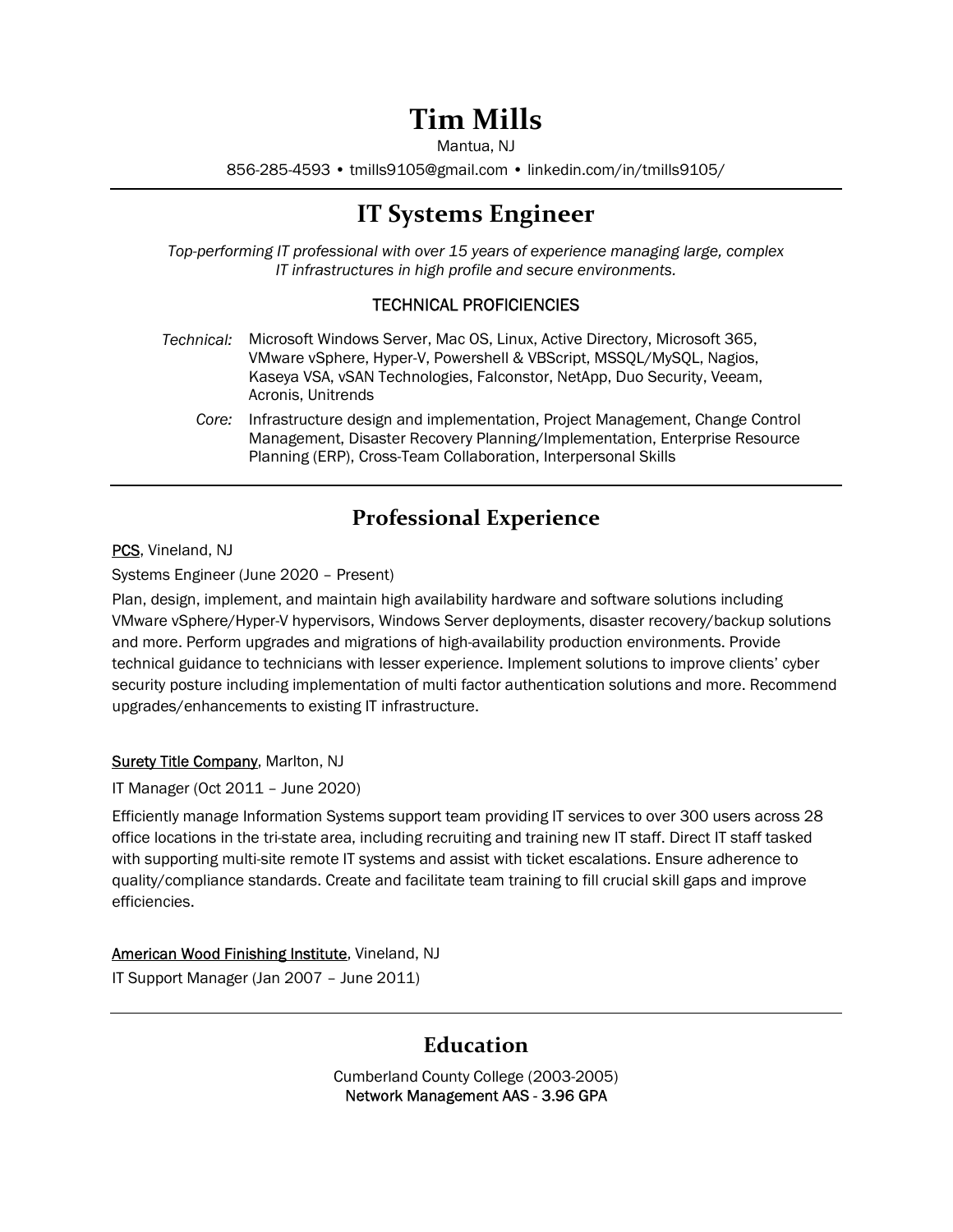#### SOUTH JERSEY TRANSPORTATION PLANNING ORGANIZATION

**RESOLUTION 2205-21:** Approving the Selection of PCS for SJTPO Information Technology **Systems and Network Support** 

WHEREAS, The South Jersey Transportation Planning Organization (SJTPO) is the Metropolitan Planning Organization (MPO) designated under Federal Law for the southern region of New Jersey including Atlantic, Cape May, Cumberland, and Salem Counties; and

WHEREAS, the Fiscal Year 2023 SJTPO Unified Planning Work Program (UPWP) includes Federal Highway Administration planning funds for IT Consulting; and

WHEREAS, services of Information Technology Systems and Network Support do not constitute Engineering or Architectural Services pursuant to PL 92-582 of 1972, known as the "Brooks Act"; and

WHEREAS, acting in the capacity of Administrative Host, SJTA solicited proposals, on behalf of SJTPO, from qualified firms to provide Information Technology Systems and Network Support services, using the procurement procedures of the South Jersey Transportation Authority; and

WHEREAS, the Notice of Availability of Requests was advertised on Bid Express, in The Press of Atlantic City, and The Courier Post; and

WHEREAS, the Request for Proposal (RFP) announcement was also posted on the publicly accessible SJTPO website; and

WHEREAS, the Consultant Selection Committee consisting of SJTA and SJTPO staff reviewed two (2) proposals and recommend the selection of PCS of Moorestown, New Jersey; and

WHEREAS, SJTPO desires to enter into an Agreement with PCS of Moorestown, New Jersey for the provision of Information Technology Systems and Network Support services for a term of three (3) years with two (2) mutually agreeable one-year extensions in accordance with the fee schedules set forth in the proposal, on an as-needed task order basis with no minimum amount of guarantee of any work; and

WHEREAS, fees for IT Consulting will be paid from SJTPO's Operating/Direct Expenses in the FY 2023 UPWP, as Line Item 57040 IT Consulting for \$8,500; and

NOW, THEREFORE, BE IT RESOLVED, that the Policy Board of the South Jersey Transportation Planning Organization hereby approves the selection of PCS of Moorestown, New Jersey to provide Information Technology Systems and Network Support services; and

BE IT FURTHER RESOLVED, that the Policy Board authorizes the Executive Director to execute the scope of work and cost modifications to the original contract amount, provided that funding is available and such modifications have been approved by the NJDOT, SJTA, and the SJTPO.